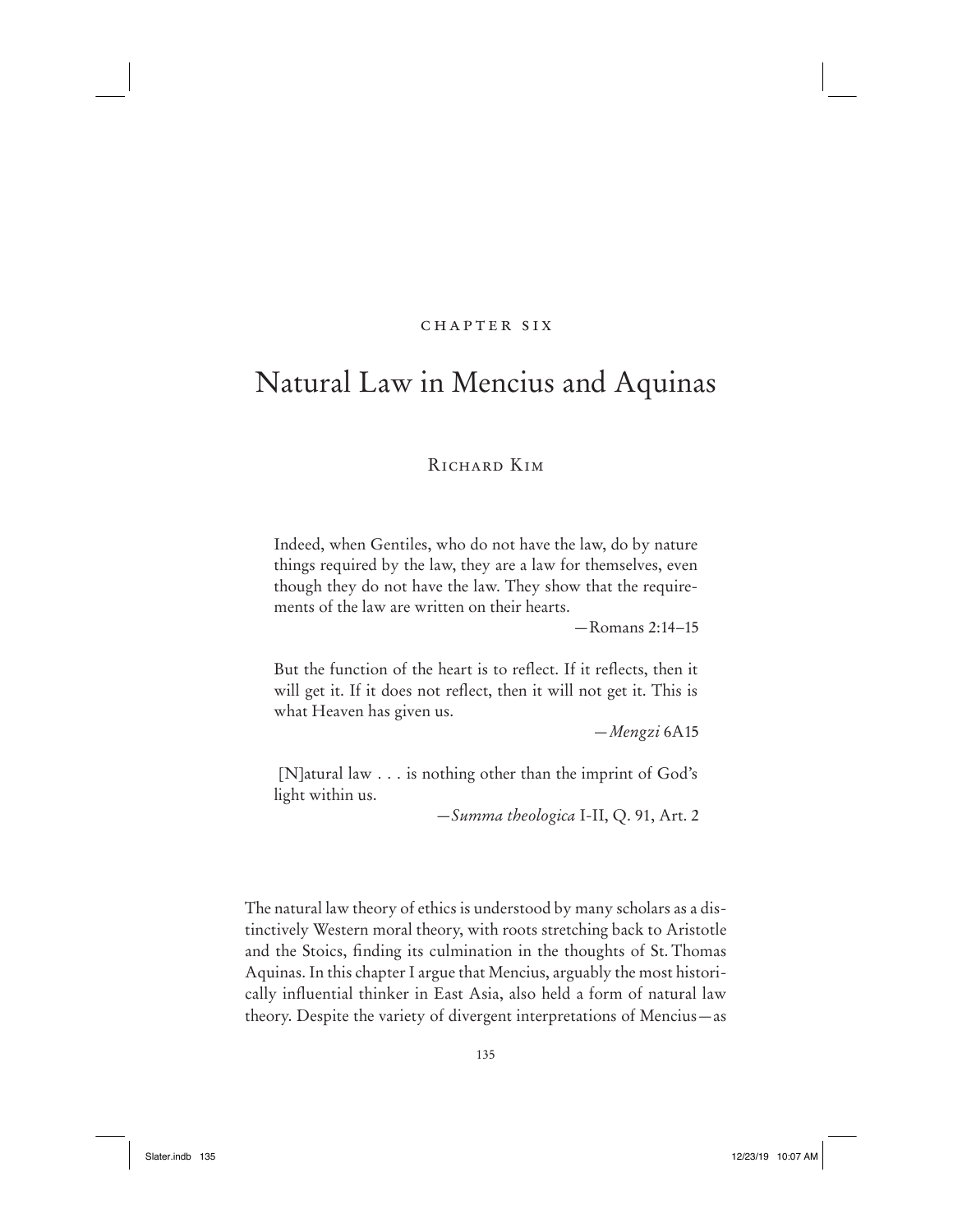role-based theorist (Ames), consequentialist (Im), sentimentalist (Liu), and virtue ethicist (Yu, Ivanhoe, Van Norden)—no scholar has, to my knowledge, suggested that Mencius holds a form of natural law theory.<sup>1</sup> In this chapter we explore this possibility, with the hope of deepening our understanding of Mencius as well as sharpening our understanding of the natural law. However, what I say in this chapter doesn't preclude the possibility that Mencius and Aquinas also held some form of virtue ethics or even a kind of deontology, although more would need to be done to clarify the precise sense in which they represent these theories. My aim is to show that Mencius also held a form of natural law theory, rather than to deny that he (or Aquinas) held a hybrid theory.

To many contemporary moral philosophers, the theory of natural law is often dismissed as an outmoded moral system, relying on a defunct metaphysics and erroneous biology. I find this unfortunate, since the theory of natural law, considered in itself, offers a powerful framework for moral reflection and harmonizes a number of moral claims that philosophers of different stripes would happily endorse. Not only does it defend the authoritatively binding force of moral claims concerning obligations or rights endorsed by Kantians, but it also grounds morality in natural facts about human beings, upholding a sort of naturalism that Humeans may find more congenial than ethical intuitionism or divine command theory. And while the theistic elements that most natural law defenders are committed to would be unappealing to many contemporary philosophers, at the formal level, as we shall see, the nature of the role that the divine has within a theory of natural law seems largely left open and may play a less significant role than scholars typically assume.<sup>2</sup> It is important to distinguish between a formal understanding of natural law and particular substantive conceptions of natural law. We will return to these points later.

In the next section I will outline the central features of natural law by examining Aquinas's theory. Then I will examine Mencius's moral views in light of this outline and will examine the extent to which Mencius's account can be properly understood as a natural law theory of morality. I will make the case that, on the basis of this outline, Mencius's view ought to be counted as a form of natural law theory. Then I will reflect on how the different conceptions of natural inclinations we find in Aquinas and Mencius highlight how our understanding of human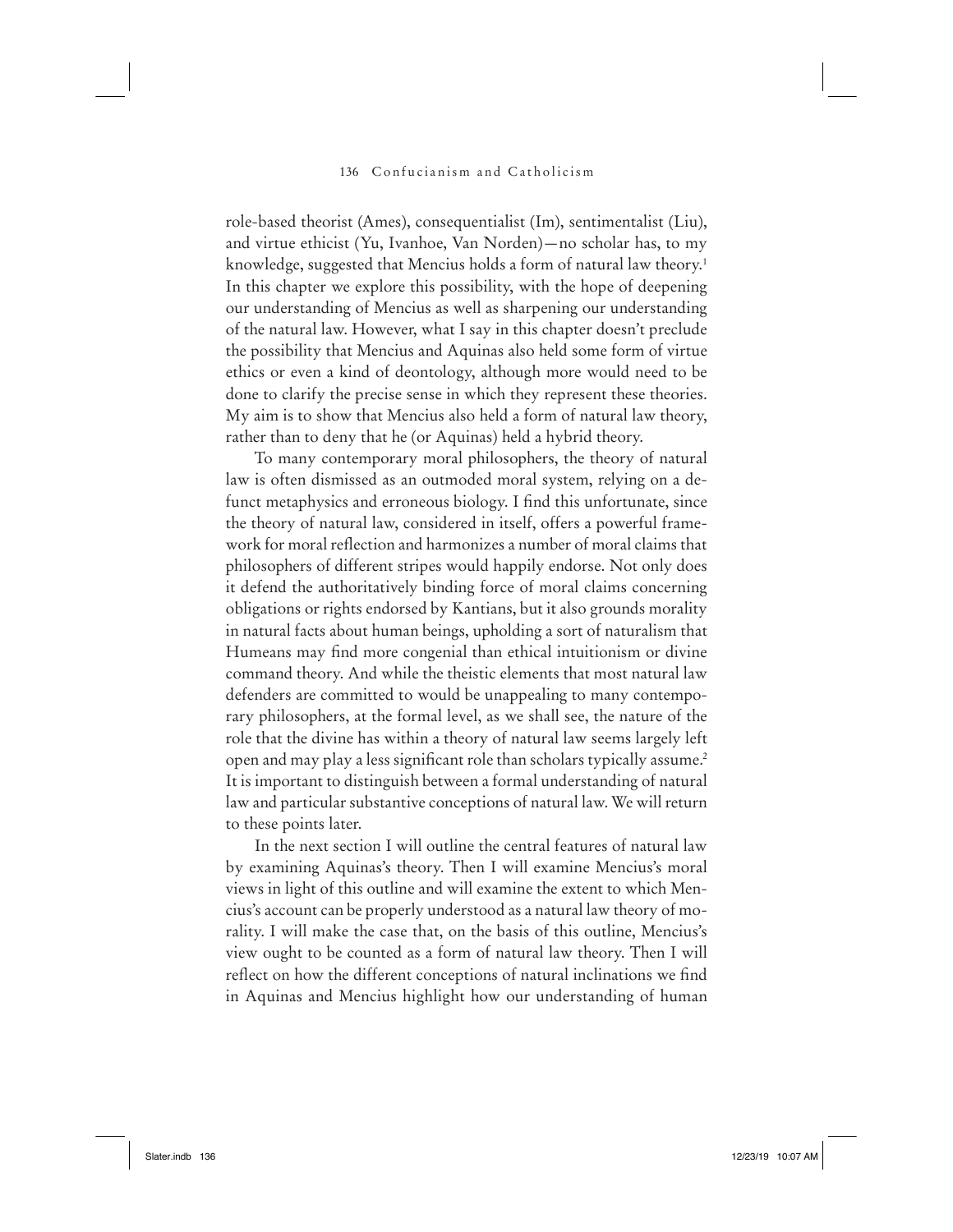nature cannot be detached from a broader normative framework. While there are many attractive features of the natural law theory of morality, my aim is not to defend it as a viable contemporary theory of ethics. To do so would require careful responses to a number of objections to the theory. Rather, given the purposes of this volume, I hope to illustrate how Mencius, one of the most historically influential Chinese philosophers, can be understood as espousing a moral theory defended by Aquinas, one of the most influential Catholic philosophers, and to highlight ways in which a comparative reflection on both thinkers can enrich our understanding of the natural law.

# WHAT IS THE NATURAL LAW?

The very term *natural law* can be confusing, and unfortunately, we find a range of different meanings in scholarly discussions. Instead of sifting through the variety of meanings that have been attached to this term, I will borrow an approach taken by Mark Murphy and examine the conception of natural law held by St. Thomas Aquinas, a figure widely accepted as a central representative of the natural law tradition in ethics.<sup>3</sup> Almost every book or article that discusses the tradition of natural law ethics includes some mention or discussion of Aquinas. By taking Aquinas as a central representative of this tradition, we can mine his views to extract the core features of a natural law theory and then examine Mencius's ideas in light of those features. While not all natural law theorists will agree with Aquinas about what is essential to the natural law, it is reasonable to hold that a view that endorses all or most of the core features of Aquinas's natural law account has a legitimate claim to be counted as a form of natural law.

Consider the following description of natural law stated by Aquinas: "So since . . . all the things subject to divine providence are regulated and measured by eternal law, it is clear that all things in some way participate in eternal law. More precisely, because eternal law is imprinted on them, they have inclinations toward their own proper acts and ends. . . . And the rational creature's mode of participation in the eternal law is called natural law."<sup>4</sup> The eternal law, briefly, is the set of immutable laws that are present in the divine mind of God that serve as the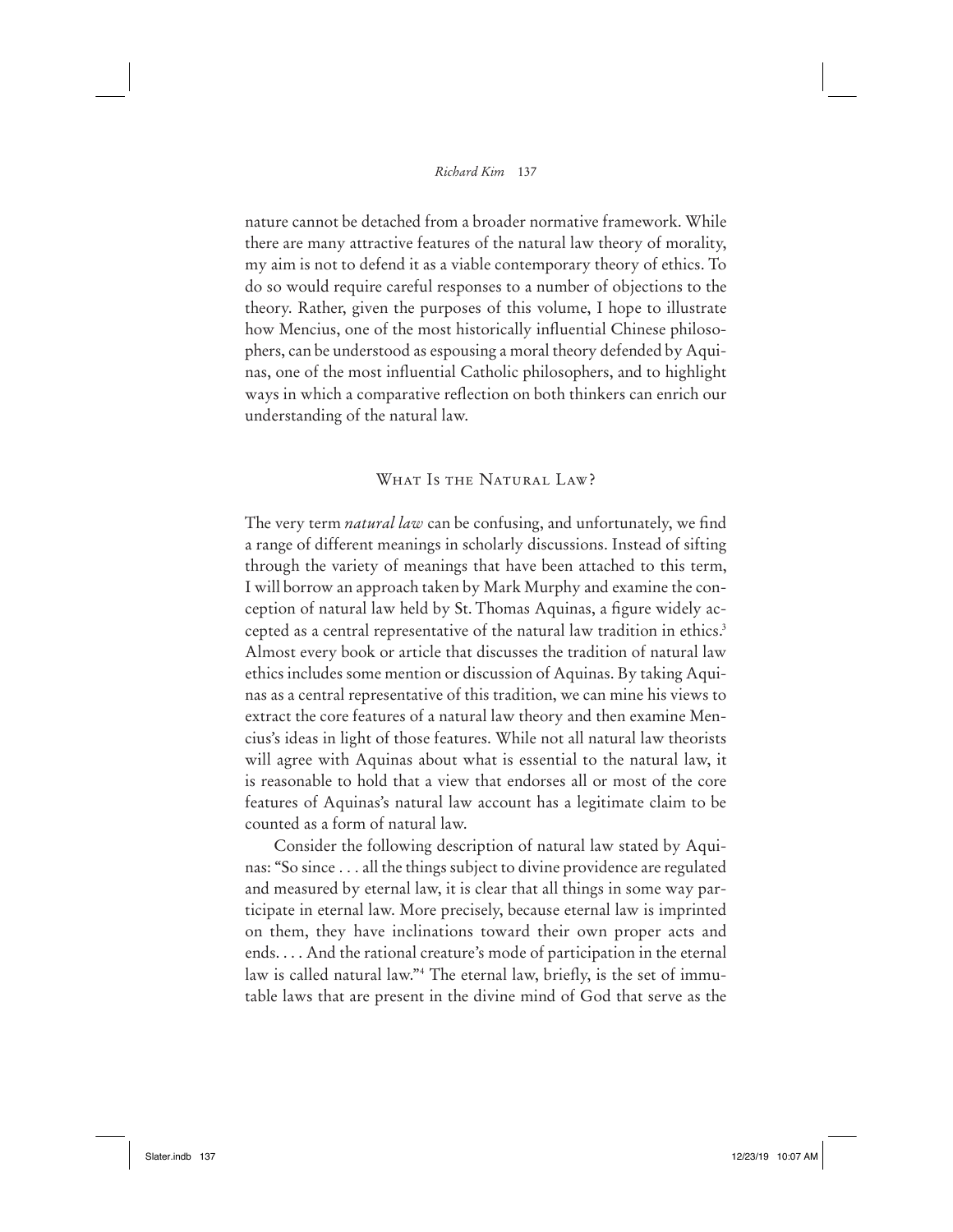archetype of all creation. You might think of them as resembling Plato's forms, except that they are in the mind of God.<sup>5</sup> This passage demonstrates Aquinas's view that not just human beings but all of creation is regulated by the eternal law of God. As Aquinas notes, "The eternal law is imprinted on them," so they all have "inclinations toward their own proper acts and ends." But the natural law is what pertains to the mode of participation in the eternal law for creatures with the capacity to reason and reflect. Human beings, then, like all other creatures, have certain proper inclinations and ends, but because of their rational power to direct themselves according to perceived reasons they achieve their ends in a rational manner.

It may be helpful to unpack the concept of "natural law" by inquiring separately into the concepts of "natural" and "law." Let's start with "natural." What is Aquinas's conception of nature? Aquinas draws upon the metaphysical-cum-biological framework set by Aristotle. He takes the natural world as exemplifying a certain structure or order—which explains its intelligibility—and understands each living organism as possessing a particular nature or form. The forms inherent in the oak tree, tiger, or whale determine the shape and trajectory of their basic life processes and determine the sorts of characteristic activities that constitute their life-form; the criteria for what counts as good, beneficial, or flourishing for a living entity are fixed by the nature or form that the entity possesses.

Aquinas extends the ideas of Aristotle by being more explicit about the natural inclinations that constitute human nature. He explicitly identifies, for example, four natural inclinations that constitute the human life-form: the preservation of life, procreation, the drive for knowledge, and the inclination to live in a community (*ST* I-II, Q. 94, Art. 2). As Aquinas claims, the precepts of the natural law correspond to these natural inclinations: "It follows that all the things man has a natural inclination toward are such that reason naturally apprehends them as goods. . . . Therefore, there is an ordering of the precepts of the natural law that corresponds to the ordering of the natural inclinations" (*ST* I-II, Q. 94, Art. 2). Of course, how exactly we should develop and shape these inclinations can only be understood in light of one's particular context; individual temperament, abilities, and culture all have a critical role to play. But at a fairly general level, we can mark out the basic inclinations and ends that all human beings must value if they are to lead flourishing lives.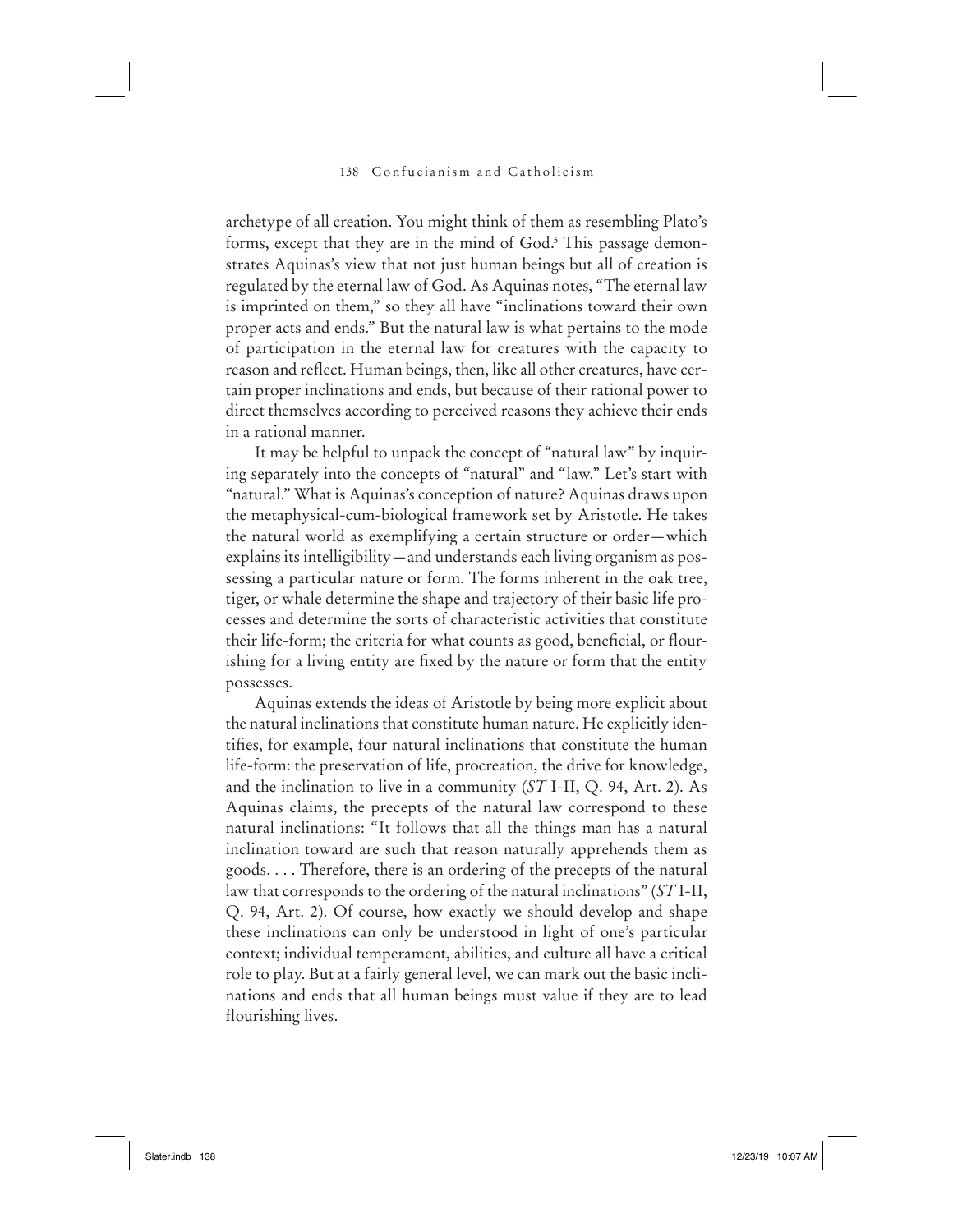What about the concept of "law"? Aquinas offers the following account: "Law is (a) an ordering [*ordinatio*] by reason, (b) directed toward the common good, (c) made by one who is in charge of the community, and (d) promulgated" (*ST* I-II, Q. 90, Art. 4). On Aquinas's view, laws are not the arbitrary products of a ruler: they have a function, which is to provide standards of conduct that direct human beings toward their good. An essential feature of law is that it carries binding force: "Law is a certain rule and measure of acts in accord with which one is either induced to act or restrained from acting. For 'law' [*lex*] is derived from 'to bind' [*ligare*], since law obligates [*obligare*] one to act" (*ST* I-II, Q. 90, Art. 1).

Laws are standards, rules, or measures of human conduct that generate requirements for action. On Aquinas's view, the obligatory force of laws is ultimately derived from their conduciveness to human flourishing and the common good, which give laws their point. So the natural law is a type of rational and normative standard that is derived from the natural inclinations and ends determined by human nature. They are distinct from what Aquinas calls "human laws" like traffic laws, since human laws can be revised or discarded depending on the situation. The natural law is not determined by human willing but is fixed by the nature of human beings. In this way, while God is the creator of human beings, the binding force of the natural law is generated, not from the will or commands of God, but by the goods and ends that are determined by human nature.<sup>6</sup> Aquinas's view, therefore, counts as a form of ethical naturalism (though clearly distinct from the sort of naturalism we find in Hume) and is in stark opposition to the voluntarist theories of morality proposed by later thinkers like William of Ockham and Samuel Pufendorf. According to the voluntarists, only the legislative will of God can generate moral obligations, whereas for Aquinas facts about what is necessary for achieving the human good can generate moral duties. To illustrate this difference, consider a concrete example: the obligation to refrain from murder. On Aquinas's account, this obligation is derived from the basic inclination toward the preservation of life. Taking someone's life (in the absence of some overriding consideration) directly conflicts with this inclination and undercuts a crucial (and obvious) condition of flourishing. On the voluntarist picture, however, the obligation to refrain from murder is derived from the command of God not to murder. Even if the voluntarist were to grant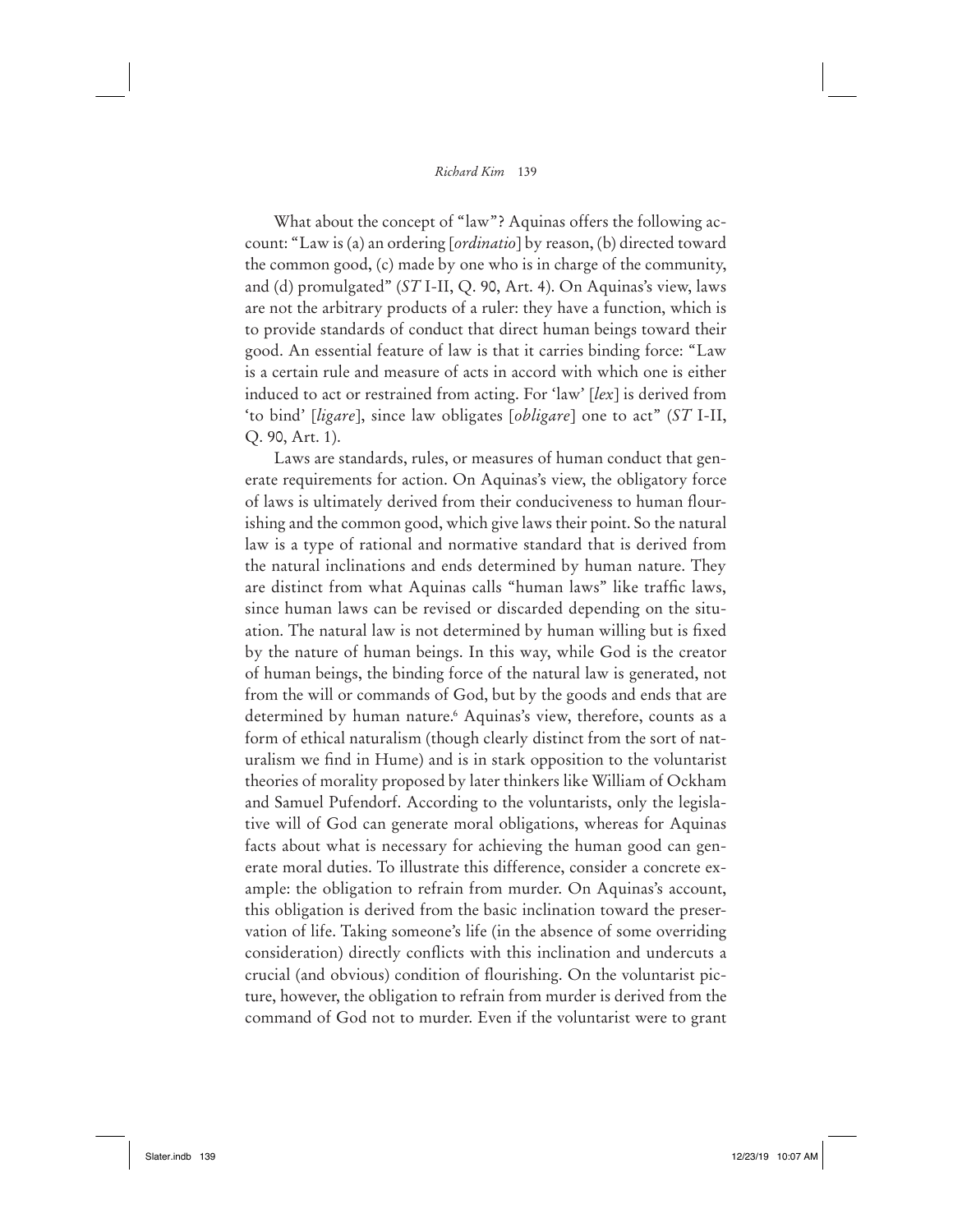Aquinas's claim that murder goes against a natural inclination inherent in human nature, the duty to refrain from murder could be generated only by God's command; without the legislative act of God, such an obligation would simply not exist on the voluntarist account. This is not to say that the voluntarist must deny that the preservation of life is not a natural good, but there would be no moral obligation attached to the preservation of life without some divine command.7

# Mencius's Account of Heaven (*TIAN*) and Human Nature

Let us now turn to Mencius's account of heaven and human nature. While it will not be possible to discuss all the details of Mencius's view, I will outline some of his core ideas that are relevant to our discussion.

Most scholars are familiar with Mencius's claim that "human nature is good." But it is generally acknowledged by scholars that he meant by this not that all human beings or even most human beings are morally good but rather that human beings are endowed by Heaven (*tian*) with a certain nature that is disposed toward goodness. Mencius identifies four basic inclinations or feelings, often translated as "sprouts," which are constitutive of human nature that can be cultivated into distinctive virtues:

We can see that if one is without the feeling of compassion, one is not human. If one is without the feeling of disdain, one is not human. If one is without the feeling of deference, one is not human. If one is without the feeling of approval and disapproval, one is not human. The feeling of compassion is the sprout of benevolence. The feeling of disdain is the sprout of righteousness. The feeling of deference is the sprout of propriety. The feeling of approval and disapproval is the sprout of wisdom. People having these four sprouts is like their having four limbs. To have these four sprouts, yet to claim that one is incapable [of virtue], is to steal from oneself.8

To achieve a flourishing human life, we must develop these basic aspects of our nature (i.e., the "sprouts"), through the process of moral selfcultivation. Here we see that Mencius, like Aquinas, also accepts human nature as the foundation for human flourishing; both thinkers identify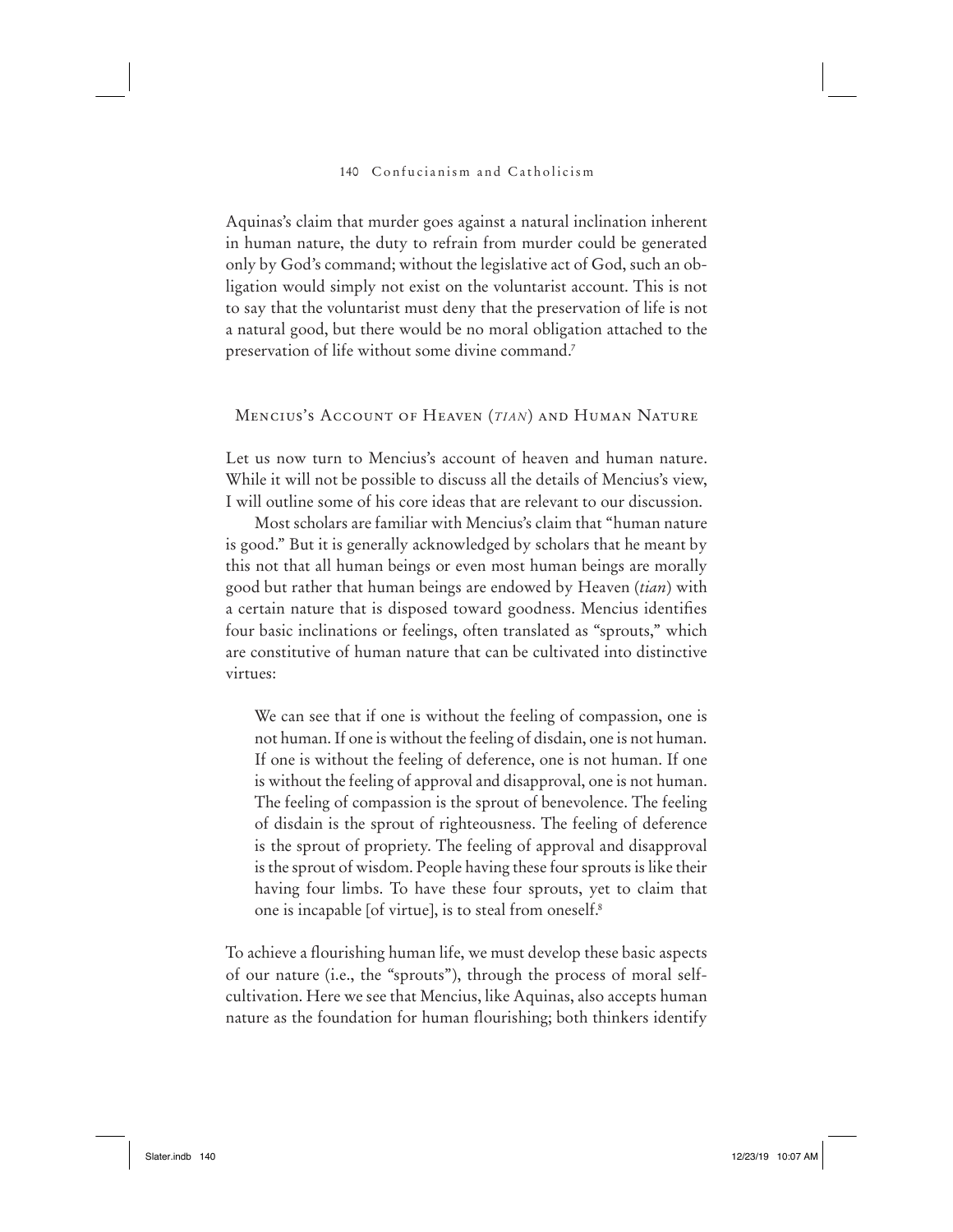a number of natural inclinations that must be properly developed to achieve the good life. Another interesting similarity between the two thinkers can be understood by appreciating Mencius's use of agricultural metaphors to illustrate the process of moral self-cultivation.<sup>9</sup> Mencius likens the cultivation of the moral self to the cultivation of barley seeds (*Mencius* 6A7). What the moral sprouts and the barley seeds share in common is the possession of a potential that needs to be actualized through both human effort and judicious manipulation of the environment.10 There is a teleological structure to their development, which must be followed in order to achieve complete virtue. Aquinas takes a strikingly similar line—drawing upon the ideas of Aristotle—by emphasizing the importance of what *completes* or *perfects* an organism as determined by a thing's nature. What is perfective of the barley seed, in Aquinas's account, is its fulfillment of the potential to become mature barley; similarly, what is perfective of human beings is the fulfillment of the potential to become rational, virtuous agents. Of course, numerous differences remain between Aquinas and Mencius regarding the nature of the virtues and the sorts of characteristic activities that are most essential to human life. Nevertheless we find them taking similar approaches with regard to the role and structure of certain foundational concepts including virtue, nature, and flourishing.

So human nature, on Mencius's view, determines human flourishing. But Mencius also appeals to Heaven in his discussion of nature. Quoting the Book of Odes (*Shijing*)*,* a collection of classical Chinese poetry, Mencius says:

Heaven gives birth to the teeming people.

If there is a thing, there is a norm.

This is the constant people cleave to.

They are fond of this beautiful Virtue.

(*Mengzi* 6A6)

In a related passage Mencius remarks: "To fully fathom one's heart is to understand one's nature. To understand one's nature is to understand Heaven. To preserve one's heart and nourish one's nature is the way to serve Heaven" (*Mengzi* 7A1). From these two passages we can draw the following points: (a) Heaven endowed human beings with their given nature; (b) Heaven enjoys a certain authority; (c) by fulfilling our nature,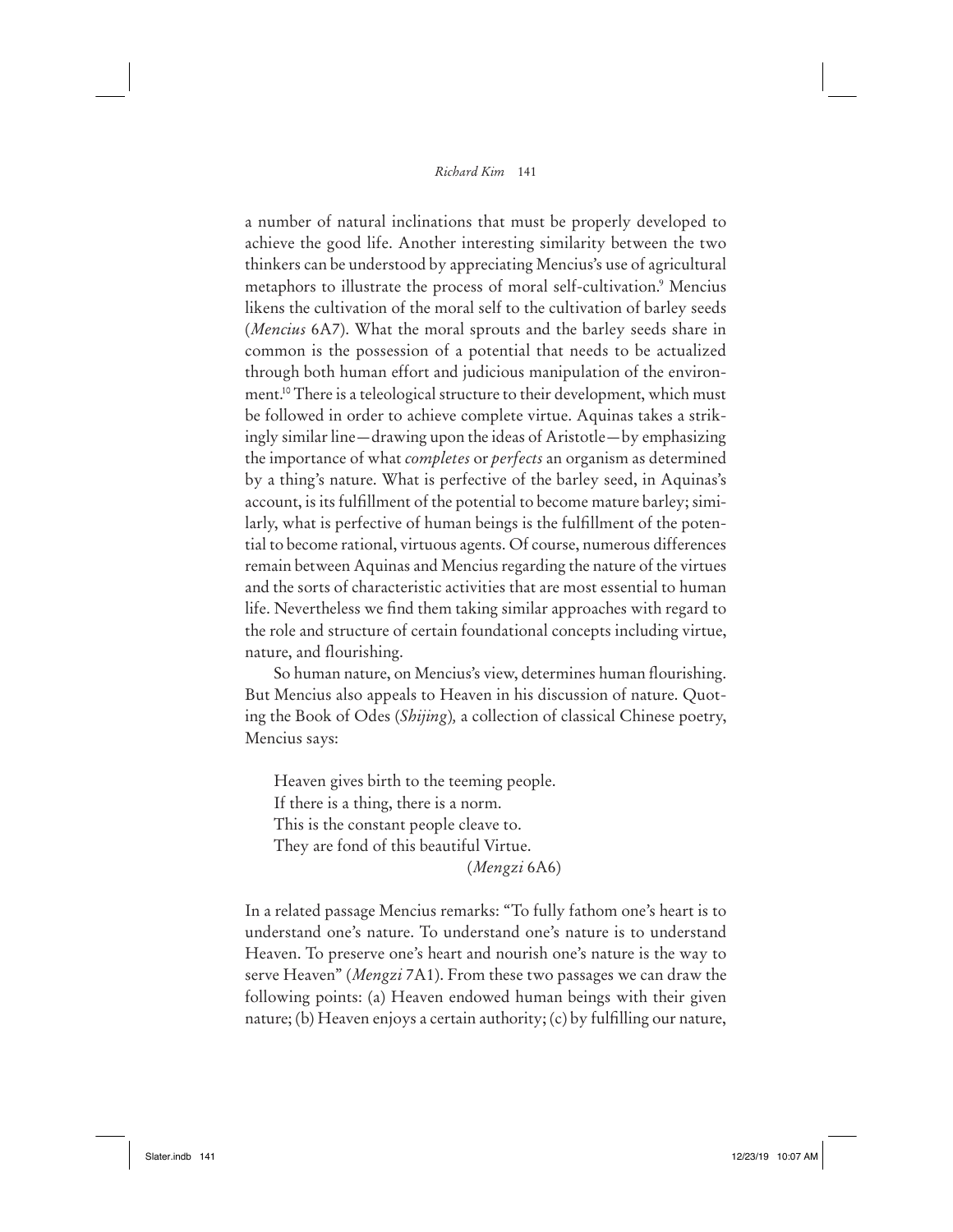we serve Heaven. While Heaven, for Mencius, does not appear to have the sort of personal interest in individual human beings exemplified by the God of Judaism, Islam, and Christianity, Heaven possesses a will and a plan that is directed toward the common good. As Philip Ivanhoe remarks: "According to Mengzi [Mencius], Heaven has arranged things in the world in such a way that for each thing there is a proper role and function and the general scope and particular parts of this grand plan are things that human beings can and must come to understand."11 Although the will of Heaven is not always made clear to us, Mencius sees in human nature the imprint of Heaven's work, and by understanding human nature as oriented toward the life of virtue Mencius comes to see Heaven's will as directed toward the good.<sup>12</sup>

# Does Mencius Hold a Natural Law Theory?

While acknowledging that much more needs to be said about both Aquinas's and Mencius's accounts of human nature, normativity, and God or Heaven, let us turn to the central question of this chapter: Does Mencius hold a natural law theory of morality?

To answer this question I want to propose five conditions, satisfied. by Aquinas's account of natural law, that will help determine whether a moral position counts as a form of natural law. We can understand these conditions in the form of the following four questions: (1) Does the theory ground human goods in human nature? (2) Are moral considerations ultimately grounded in facts about human well-being? (3) Is morality backed by God or a deity? (4) Is morality authoritative over all human beings? (5) Is morality naturally knowable by all human beings? While I don't claim this to be an exhaustive list, I think it captures the core ideas of Aquinas's theory.

But how many of these conditions does a theory have to meet to count as a theory of natural law on Aquinas's view? I don't think there is a clean answer to this question, but a theory that meets all of them or close to all of them should count as a form of natural law.

Let us briefly go through each question. First, does the proposed theory ground human goods in human nature? This question is important since a theory of natural law needs the moral law and the relevant human goods to be grounded in facts about the nature of human beings. By grounding human goods and normativity in human nature—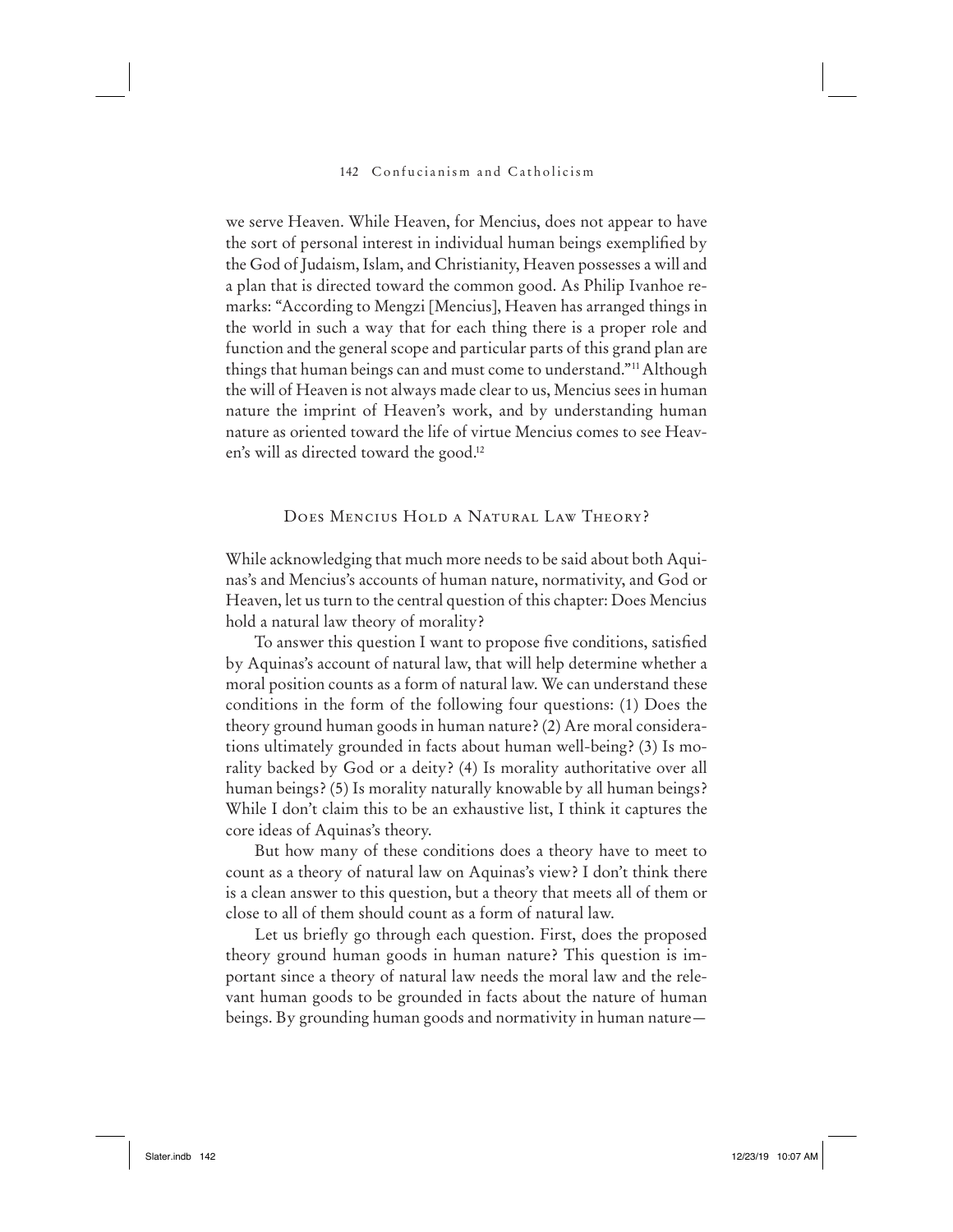particularly in the moral sprouts of human nature—Mencius's view would answer positively on this question.

Second, are moral considerations ultimately grounded in facts about human well-being? Although the natural law tradition endorses the existence of moral obligations and rights, these are conceived as inseparable from considerations of human flourishing. Unlike the Kantian picture, morality is not a sui generis category that carries its normative force independent from truths concerning human well-being but is instead ultimately derived from facts about human nature that determine the sort of life that is good for humans. If we assume—quite plausibly—that the moral duties or obligations Mencius would endorse are closely tied to the development of the virtues through the cultivation of moral sprouts embedded in human nature, I think there is good reason to take Mencius as also understanding the normative force of moral obligations as inextricably bound up with considerations of human well-being, construed broadly.

Next: Is morality backed by God or a deity, in the sense that the moral laws have been sanctioned or approved by a divine being? This question affirms the point that the natural law is a form of "law" and appears to require a lawgiver. As Aquinas describes it, the natural law is participation in the eternal law, which constitutes the divine ideas and plans of God. This issue about the relevant role that the lawgiver plays is actually quite complicated for Aquinas, and I will return to this point below, but it is clear that for Aquinas the natural law ultimately finds its source in the eternal law, which exists in the mind of God. But what about Mencius? Given Mencius's view that human nature, endowed by Heaven, is directed toward the good, and that we "serve Heaven" by nourishing our nature, it seems clear that Heaven at least approves of developing our nature. As discussed above, for Mencius, developing our nature is most centrally about nourishing the moral sprouts so that they develop into the Confucian virtues of benevolence, righteousness, ritual propriety, and wisdom. Since for Mencius the proper aim of morality is developing into a Confucian sage exemplifying these virtues, it is clear that morality enjoys Heaven's approval.

While one might agree that Mencius affirms the view that Heaven sanctions Confucian morality, one might wonder how this is ultimately connected to the notion of the natural law, since we don't find Mencius employing the sort of legal terminology found in Aquinas. Moreover,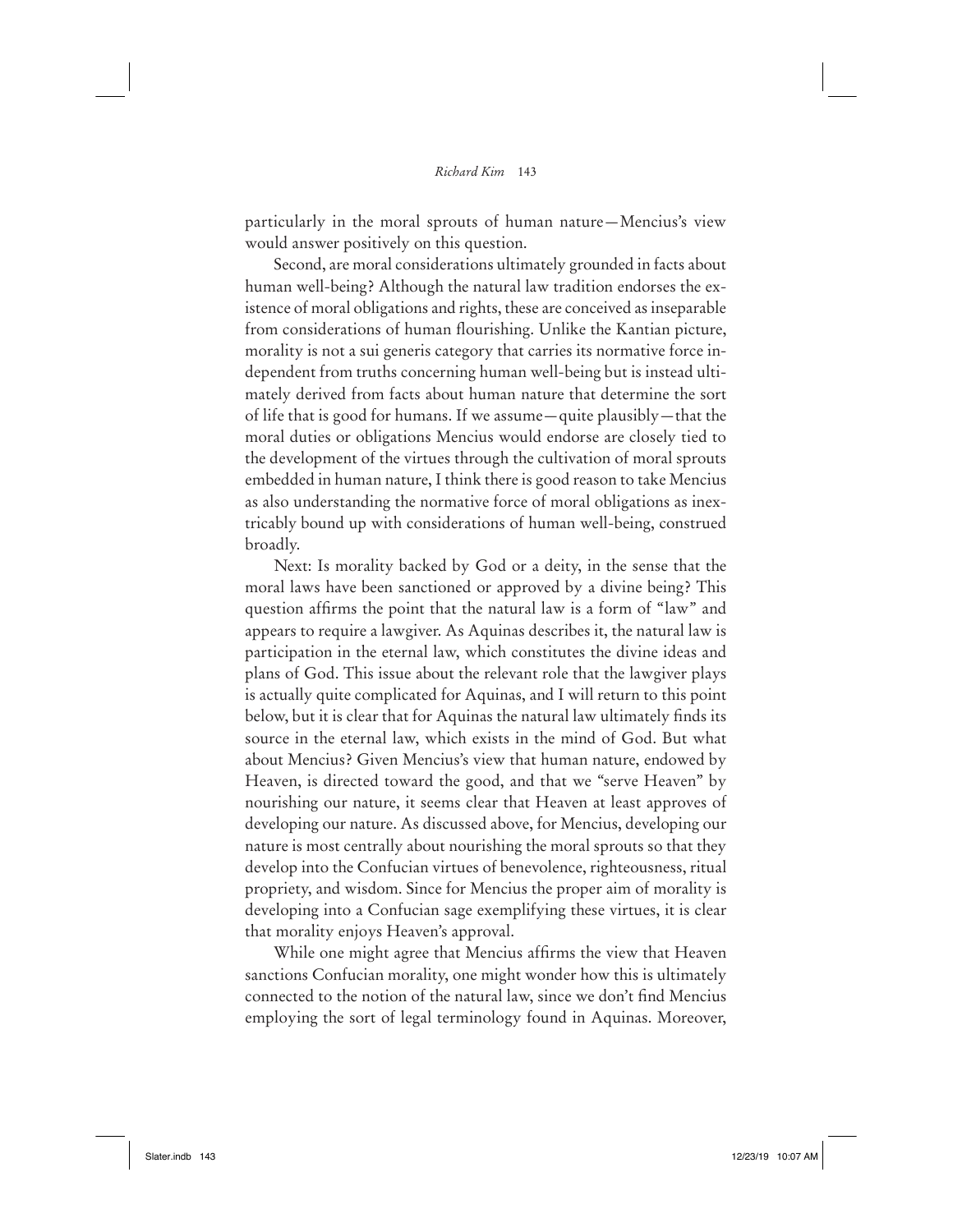Mencius's conception of morality centers on the development of a certain ethical character, rather than rules, duties, or obligations. (Aquinas too, discusses the virtues at much greater length compared to his treatment of the natural law.) Regarding this last point, while we do find in Aquinas the endorsement of exceptionless moral rules (e.g., the Ten Commandments), Aquinas understands goodness as having priority over rightness, as revealed in his first principle of practical reason: "Good is to be done and pursued, bad avoided" (*ST* I-II, Q. 94, Art. 2). Moral rules and obligations, for Aquinas, are derived from their connections to human goods. Of course, some of these rules are simply revealed to us by God, but Aquinas would claim that even these rules are given their point by connections to human flourishing. Going back to Mencius, while he doesn't offer anything like a list of rules or obligations to live by, he does endorse certain general rules (which always require proper moral perception for correct application). Commenting on the sages, Mencius says, "If any could obtain all under Heaven by performing one unrighteous deed, or killing one innocent person, he would not do it" (*Mengzi* 2A2). But as with Aquinas, I think we can also understand such rules as grounded in considerations of human goods, in this case, in the virtue of righteousness, which is necessary for Confucian well-being.

Nevertheless, nowhere does Mencius employ a term that resembles Aquinas's concept of "law."13 But as will be discussed further below, for Aquinas "law" is simply a rule of action directed toward the common good that is promulgated by a competent authority (*ST* I-II, Q. 90, Art. 4). The kinds of rules that Mencius would have endorsed are, as I understand him, directed toward the Confucian conception of the good, which is ultimately grounded in the development of the moral sprouts embedded in human nature. And since it is Heaven that has given us our nature, the general rules of morality can also be understood as at least indirectly given by Heaven.14

Given his appeals to Heaven, we can take Mencius as also accepting morality as sanctioned by Heaven, particularly, through the nature that Heaven has given us to follow. So while we can't say that Mencius takes morality as backed by a lawgiver in precisely the same way that Aquinas does, Mencius does appeal to Heaven to at least partially justify his understanding of the goodness of human nature. One reason Mencius would offer for affirming the goodness of human nature is that nature is the product not of arbitrary processes but of Heaven's will and that Heaven as noted earlier, works for the good.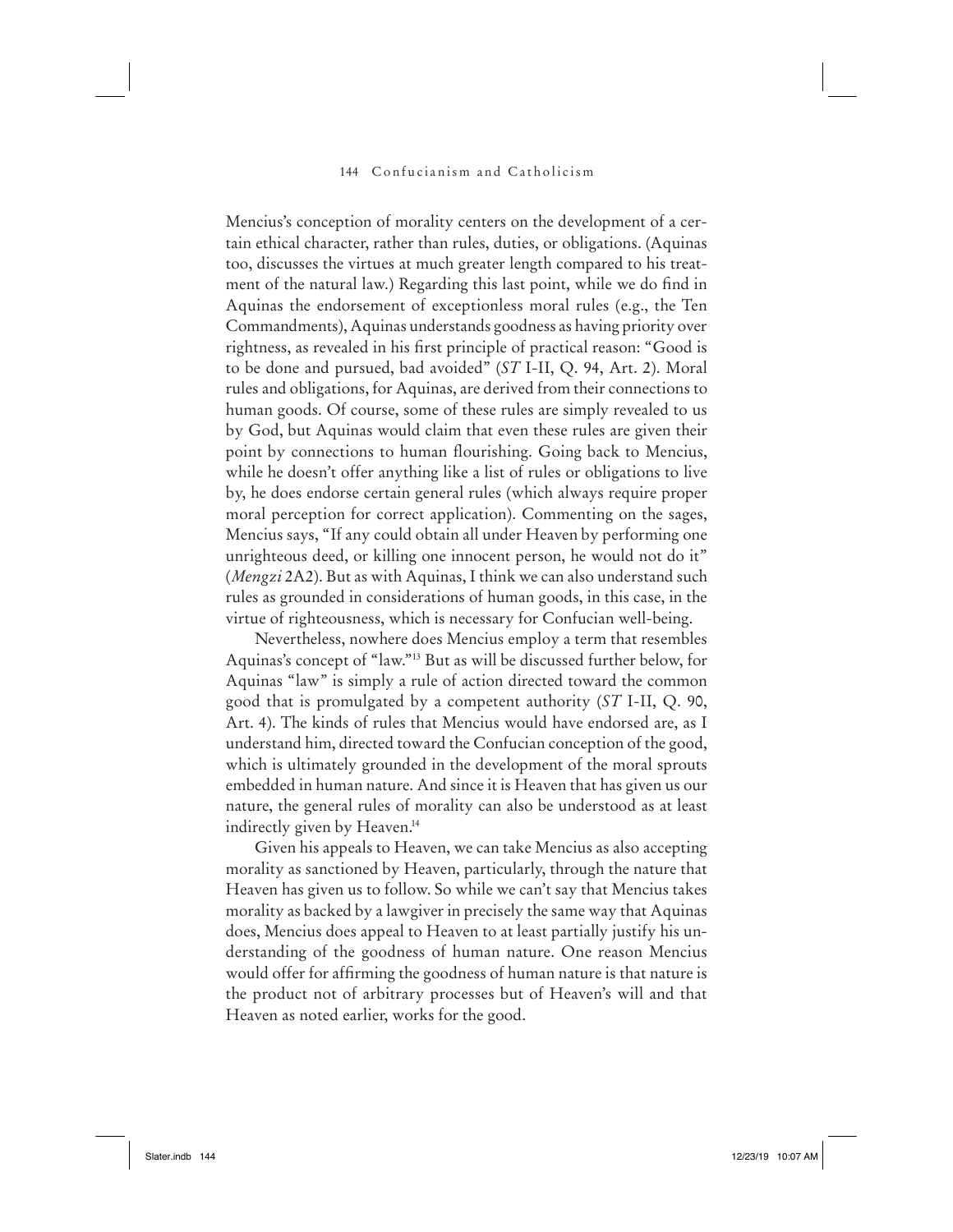The fourth question asks whether morality is authoritative over all human beings. Mencius claims that the possession of the moral sprouts of human nature is like the possession of arms and legs in humans: "People having these four sprouts is like their having four limbs" (*Mengzi*  2A6). Just as missing a limb indicates a bodily defect, Mencius would claim that missing a moral sprout indicates a moral defect.15 This standard, Mencius would insist, applies to all human beings.

Finally, we turn to whether morality is naturally knowable by all human beings. This is an important condition, since one of the basic ideas of the natural law is that human beings have the natural capacity (when developed under proper conditions) to grasp the basic tenets of the natural law. Mencius clearly endorses this view, since he believes that the sprouts are inherent in human nature and that all human beings possess a heart that can reflect on and understand the way to become a "great" person" and avoid becoming a "petty person": "It is not the function of the ears and eyes to reflect, and they are misled by things. Things interact with other things and simply lead them along. But the function of the heart is to reflect. If it reflects, then it will get it. If it does not reflect, then it will not get it. This is what Heaven has given us. If one first takes one's stand on what is greater, then what is lesser will not be able to snatch it away" (*Mengzi* 6A14–15). This reflective capacity provides all normal human beings with the capacity to make evaluative judgments and grasp basic moral requirements. But training is necessary to develop and sharpen this evaluative capacity, in the way that our natural linguistic capacity also requires considerable exposure and exercise to develop.

Table 6.1 summarizes the above discussion of Aquinas's and Mencius's views on natural law.

|                                                            | Aquinas    | Mencius    |
|------------------------------------------------------------|------------|------------|
| Does theory ground human goods in human nature?            | Yes        | Yes.       |
| Are moral considerations grounded in well-being?           | Yes        | Yes.       |
| Is morality backed by God or a deity?                      | <b>Yes</b> | In some    |
|                                                            |            | sense      |
| Is morality naturally authoritative over all human beings? | Yes        | <b>Yes</b> |
| Is morality naturally knowable by all human beings?        | Yes        | Yes.       |

*Table 6.1*. A Comparison between Mencius and Aquinas on the Features of Natural Law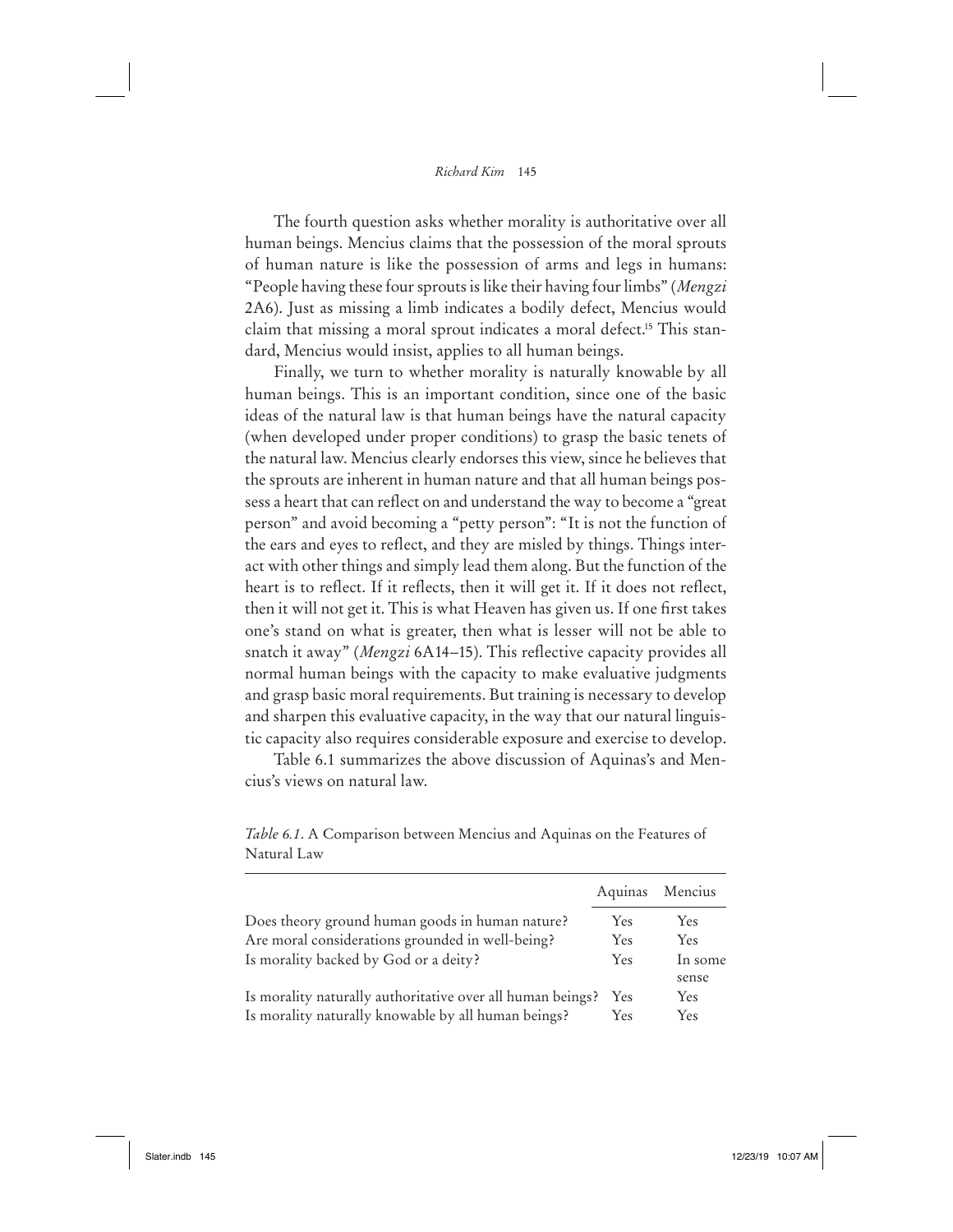Before we move on, it may be worth addressing a worry that was briefly noted earlier, which is that the very concept of natural law requires legislative acts, which seem to be missing in Mencius's account. But on Aquinas's understanding of the natural law, the legislative will of a divine lawgiver plays a less substantial role than one might think. Consider the following point made by T. H. Irwin: "The relevant features of law do not essentially involve legislation and a legislator; they can all be understood non-legislatively. [Aquinas] believes that natural law contains rules, commands, and action-guiding requirements, but he does not argue that law essentially consists in commands that are expressions of the will of a legislator. In his view, natural law follows from the goaldirected agency characteristic of human beings."<sup>16</sup>

One might be worried that Irwin's view seems too deflationary and that Aquinas takes the divine will to play a much more substantial role in his theory of natural law. By this understanding, one might think it more apt to call Aquinas's view a theory of natural "norms or rules."17 Undoubtedly Aquinas takes God as the ultimate source of morality, since God is the first cause and sustains everything, with nothing escaping the providential intentions of God. However, I think Irwin is right that for Aquinas, once human beings with their given natures are created by God, the content of morality is determined by natural facts. Moreover, we do sometimes employ the term *law* to discuss aspects of reality without necessarily thinking of law as being instituted by a legislator, for example, in talking about the "laws" of physics or chemistry, suggesting that our contemporary usage of the term may be broader than we might think. I would, however, acknowledge that room needs to be made for the background metaphysics that makes natural law a kind of *law.*  Here, Mencius's views about the authority of Heaven and his view that we should serve Heaven by fulfilling our nature seem to me to offer enough divine metaphysical backing to sustain the obligatory force of law as Aquinas envisions it.<sup>18</sup> This may strike some readers as making the concept of "natural law" too broad, but given Aquinas's own fairly wide understanding, this seems to me a warranted interpretation.

# Reflections on the List of Natural Inclinations in Aquinas and Mencius

If, as I have tried to show, Mencius's moral theory counts as a natural law theory of morality, how might it help advance our understanding of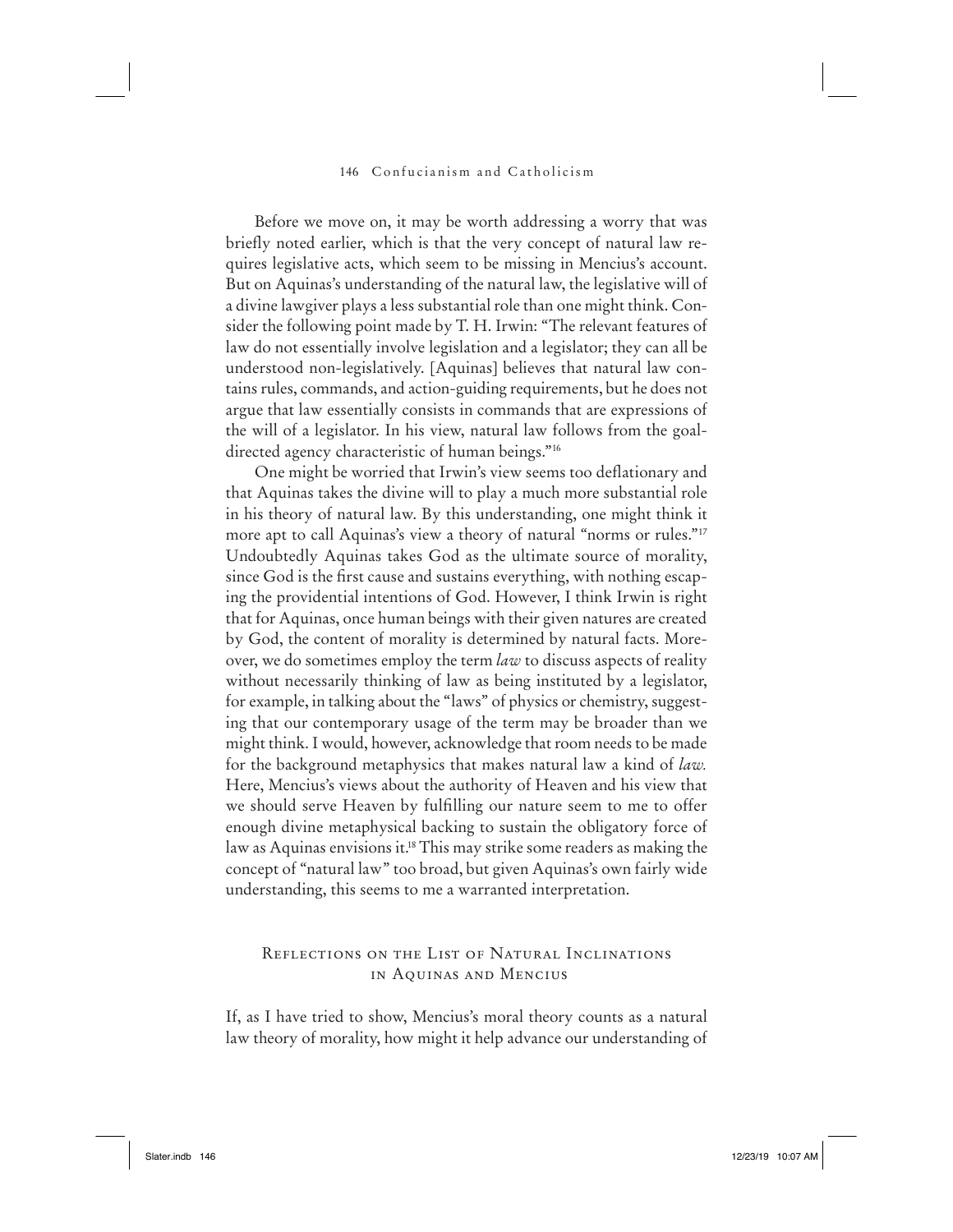the natural law? One way that Mencius may help contribute to our understanding of natural law is by drawing attention to aspects of human nature that are not explicitly discussed in Aquinas. Recall that Aquinas lists four natural inclinations in his discussion of the natural law: (1) self-preservation, (2) procreation, (3) knowledge, and (4) life in society (*ST* I-II, Q. 94, Art. 2). Mencius, however, identifies the following four natural inclinations (or "sprouts") as central to our understanding of human nature: (1) compassion, (2) disdain, (3) deference, (4) approval and disapproval (*Mencius* 2A6). Both Aquinas and Mencius take these various inclinations as directing us toward significant human goods that need to be properly developed or shaped in order to achieve human flourishing. One clear difference is that Aquinas's list is broader than the list of Mencius in that it contains not only those natural inclinations that are unique to human beings, such as the inclination toward knowledge and life in society (although one could make the case that both exist in other animals, albeit in more primitive forms), but also those inclinations shared by all living organisms, such as self-preservation, and the inclinations shared by all animals, such as the drive to reproduce. Mencius, however, is more concerned with socio-moral inclinations that are crucial for life in community.19 The feeling of compassion draws us to be concerned about the welfare of others; the feeling of disdain alerts us to the shamefulness of certain actions; the feeling of deference furnishes us with a sense of respect for others and toward ritual practices; the feeling of approval and disapproval allows us to evaluate the character of others and to understand how to develop other virtues. Each of these basic inclinations, after a long process of self-cultivation, will develop into a particular virtue. Undoubtedly, much more discussion is needed to flesh out the details regarding these different natural inclinations and how they tend to operate in a range of situations. At the least, Mencius here draws our attention to a number of basic natural moral inclinations that are simply absent in Aquinas's discussion of the natural law. This is not to say that Aquinas's list of inclinations is incompatible with that of Mencius; we might think of Mencius's four inclinations as more concrete instances of Aquinas's more general inclination toward life in society.

I think that two points are highlighted by reflection on the natural inclinations in Aquinas and Mencius. The first is that while a case can be made for the universality of the natural inclinations identified by both Aquinas and Mencius, the list of the natural inclinations is clearly not the product of bare empirical observations but is connected to the values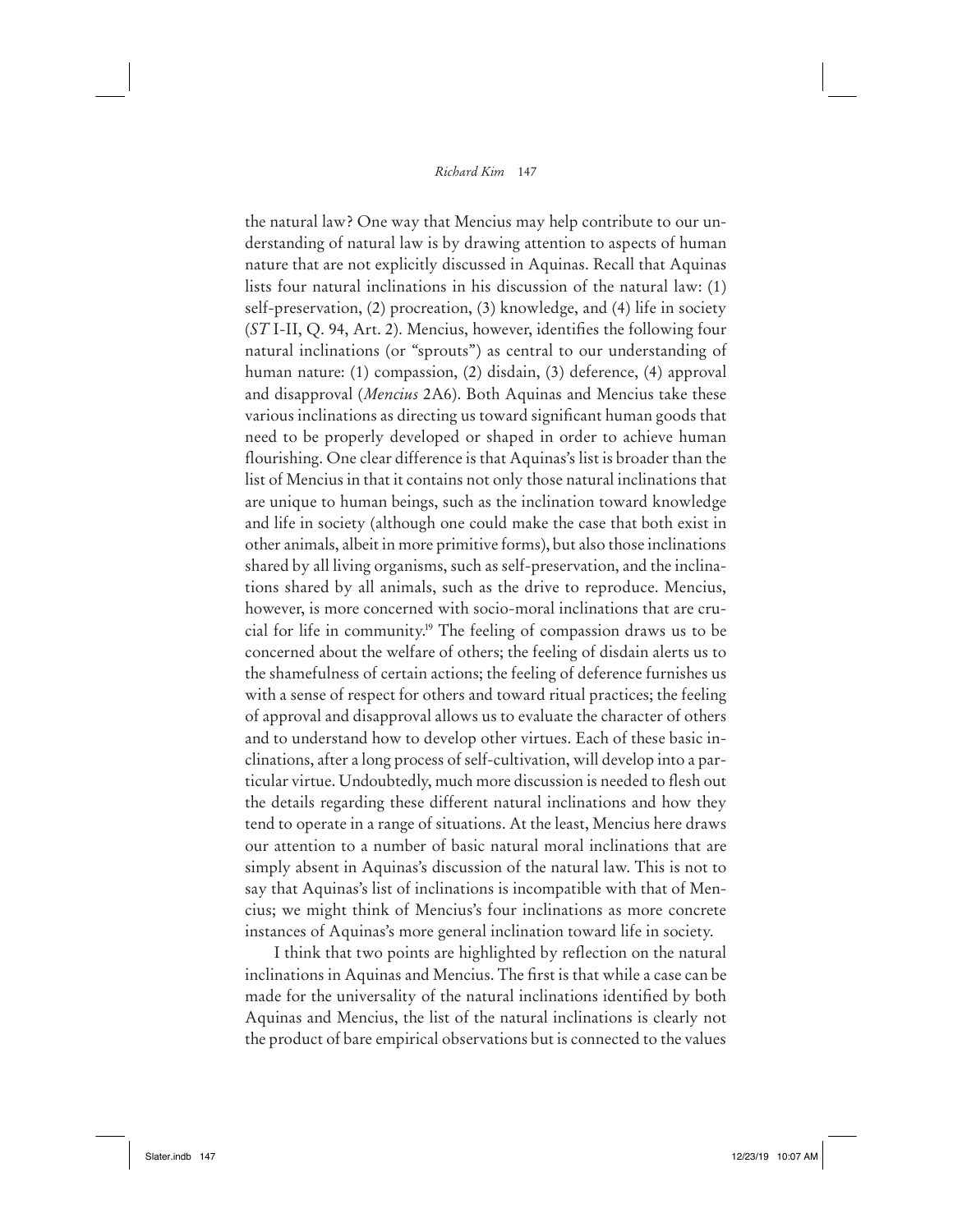and ideals and the larger moral framework endorsed by each thinker. Aquinas's understanding of the natural inclinations, for example, is informed by his Aristotelian understanding of the human soul as exhibiting powers of the intellect and will, along with sensory and nutritive capacities. Moreover, on Aquinas's view, one can achieve perfect happiness, and therefore perfect virtue, only with the aid of divine grace. In Mencius we can see each natural inclination as the base from which one develops the set of virtues that will enable one to live an excellent life within a Confucian community. This is especially clear in the sprout of deference, which leads to the virtue of ritual propriety and proper respect for the elderly. In this way, while Aquinas identifies natural inclinations that are more universally applicable, Mencius's account of the natural inclinations is much more closely connected to the Confucian way of life. The point is that although both thinkers can certainly make a case for the existence of these natural inclinations by appealing to empirical observations, their normative significance cannot be fully understood without an appeal to the broader ethical framework within which each of these inclinations gains its role and significance.

What the above remarks also indicate is that neither Aquinas nor Mencius employs a purely scientific or non-normative understanding of human nature. While both thinkers draw attention to observational experience in supporting their views, their understandings of human nature and the natural inclinations are developed in light of the values and ideals that shape their understandings of both human flourishing and the common good.20 This is why the common objection to natural law ethics—that human beings are afflicted by various immoral or vicious tendencies—does not carry much force for these thinkers.21 Now, if one has a purely scientific understanding of human nature, as solely constituted by the most widespread dispositions and tendencies, then such an objection is devastating. But any sophisticated moral framework that invokes considerations about human nature will understand human nature in a holistic way, as incorporating those dispositions and inclinations that play an important role in the characteristic activities and functions that are necessary for achieving a flourishing life. So, for example, while human beings undeniably have widespread immoral tendencies toward envy and violence, such dispositions, from the point of view of the common good and individual well-being, are detrimental for us and so would not fall within the conception of human nature that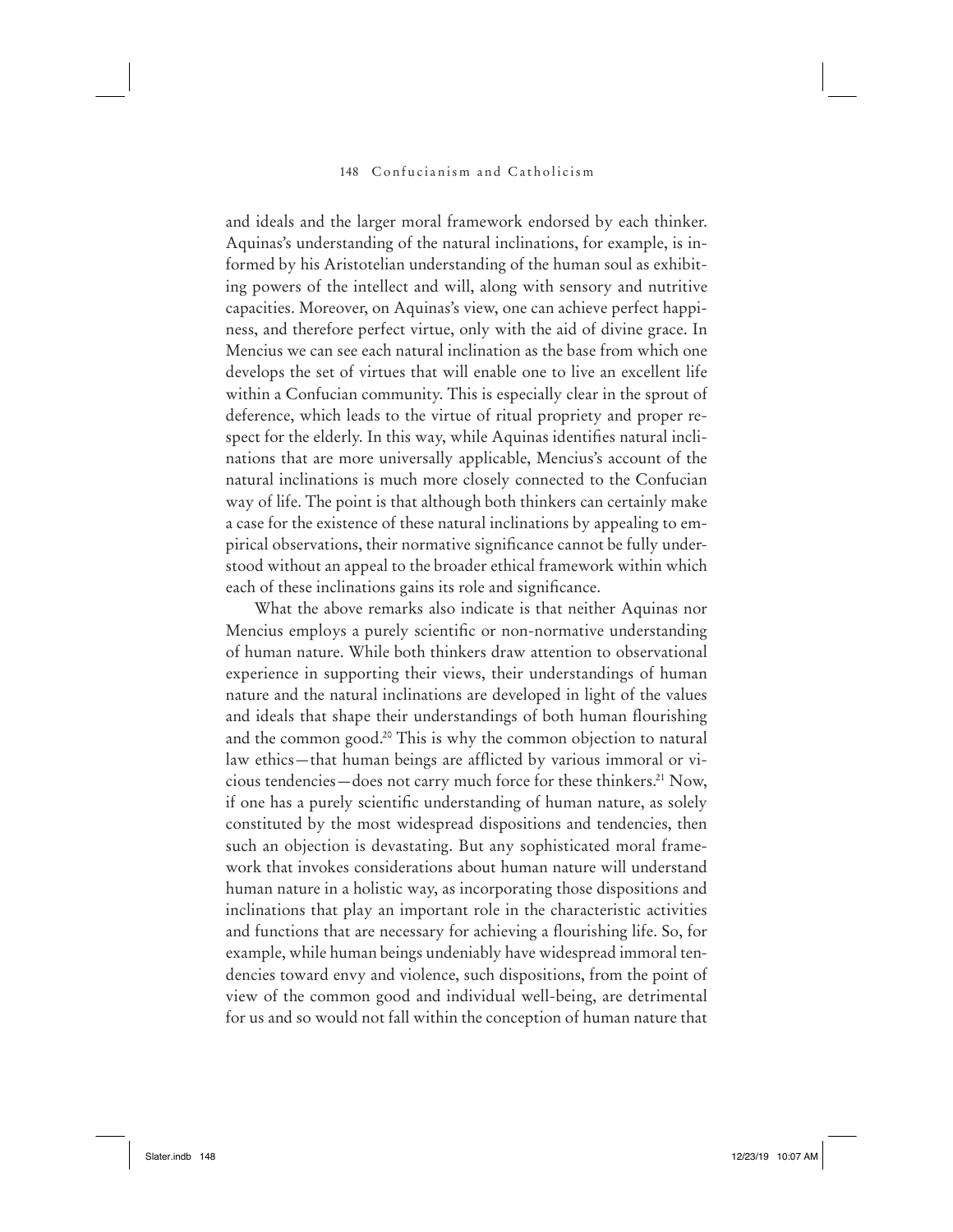is closely connected to the concept of the human good. Another point one could also make is that such dispositions are not *basic* or *fundamental* to human nature but rather are outgrowths of other, more fundamental aspects of human nature such as our natural inclination to like and be attached to those who are familiar to us. Such an inclination, one might argue, is not *in itself* morally bad, although it could lead to vicious traits like racism. On the other hand, even though virtues like courage, generosity, or gratitude may not be as widespread as vicious tendencies (although this is a point that needs to be settled through empirical research), they can be shown to play a beneficial role in human lives by building stronger, peaceful communities and contributing to our overall well-being.

Contemporary Western moral philosophers tend not to take seriously the importance of learning from, let alone understanding, traditions such as Confucianism and Catholicism. One possible source of this dismissive attitude is the fear that by being adherents of a particular tradition one becomes rigidly committed to the norms and values of that tradition, disabling one from making autonomous judgments that are free from the strong commitments of a particular worldview. While this is an understandable concern, one point worth considering is that we all bring to the philosophical table a set of commitments and values and that none of us are completely free from the influences of culture and society, as well as our own particular set of life experiences. (Would we really want to be *completely* detached from such influences?) Moreover, one could make a serious case that belonging to a community or tradition with shared values and commitments offers a better social, moral, and intellectual environment for making progress. Even the secular philosopher benefits much from being a member of wider philosophical community, which promotes certain values and standards (which one might not always find congenial) that help to sustain philosophical dialogue. This is certainly true in science, where a scientific community that works with the shared values of cooperation, open-mindedness, and rigorous experimentation will be in a much better position to build on past research and facilitate progress. Numerous other disciplines could also be cited in support of this thought: architecture, jazz, portrait painting, architecture, and chess. Each discipline involves a community with a common standard that draws upon past achievements. Creativity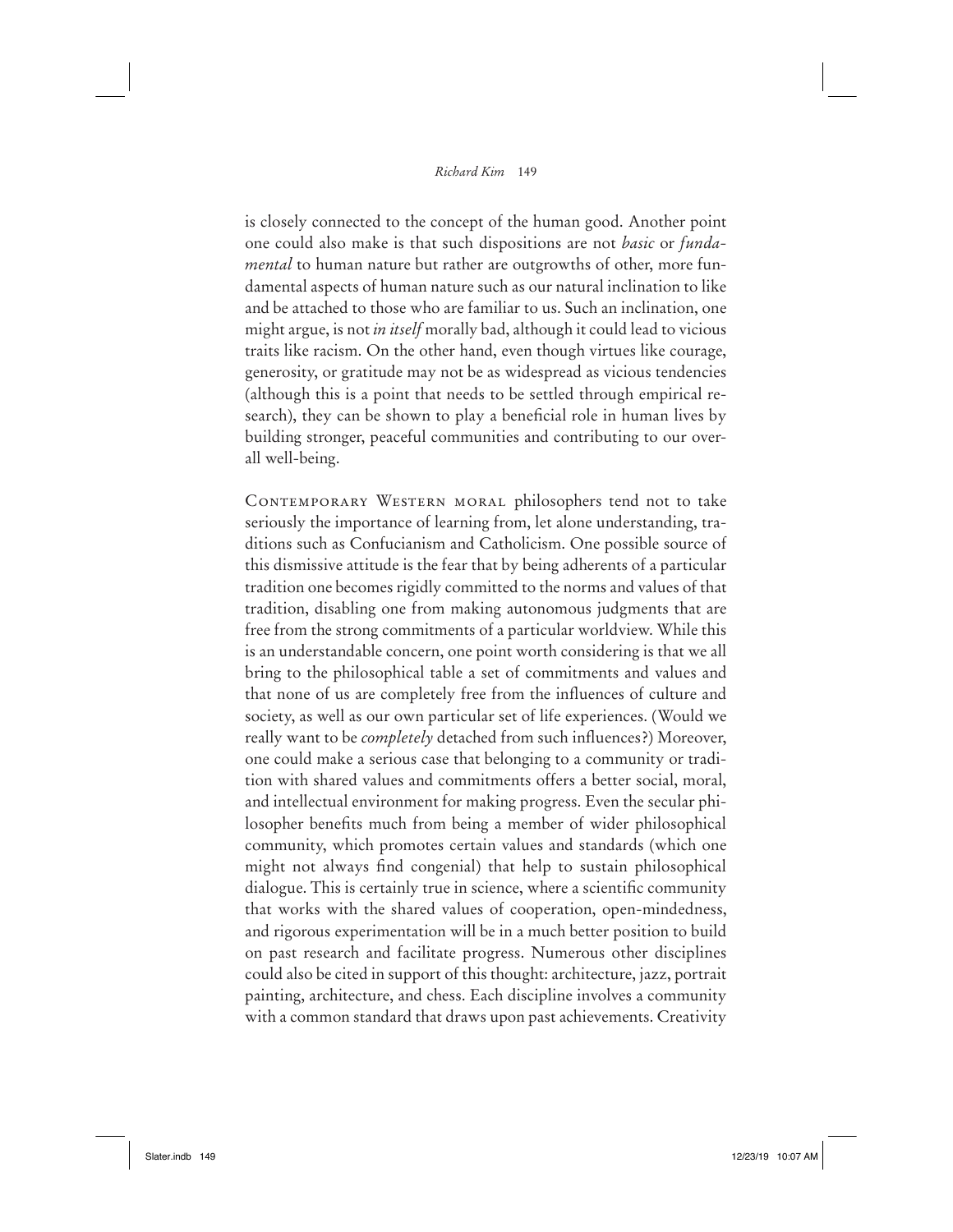and innovation—crucial for the success of any discipline—are not generated in a vacuum but develop within a particular ongoing tradition of thought and practice. Criticisms and revisions certainly have an essential role to play in the development of a tradition, but even they are made against the background of a shared framework, constituted by shared goals and ends.

I hope these remarks draw attention to reasons why traditions play such an important and indispensable role in our lives. On the other hand, as noted earlier, there is an understandable fear that deep commitments to traditions can generate a fanatical and intolerant attitude that has been at times a source of hatred and violence. What we need, then, are traditions that are capable of sustaining and nourishing the lives of those who occupy the globalized, modern society that we inhabit today. Here I would argue that a commitment to a form of natural law tradition offers a helpful way of meeting this demand, especially by drawing attention to the fact that we share a common nature that undergirds the basic human rights that can be enjoyed by all human beings. For despite the misapplication and abuse of the concept of human nature that we unfortunately find in history, the recognition of our shared humanity can serve as a powerful moral resource for anchoring the respectful attitude that allows us not only to tolerate but to positively appreciate the commitments and values of other traditions.

Returning to Mencius and Aquinas, we see that both thinkers were profoundly influenced by their respective traditions, although because of the importance they placed on understanding human nature they were also keen observers of human behavior in all its varieties, virtues, and vices. And while they disagree in significant ways about the ultimate ends of human life (contemplative union with God for Aquinas, a sagely life within a Confucian community for Mencius), they help us identify certain normatively significant aspects of human nature that will help us recognize those basic inclinations and needs to which we must carefully attend if we are to realize both intrapersonal and interpersonal flourishing. As noted earlier, while Aquinas identifies broader natural inclinations, such as sociality, that we can clearly recognize as necessary for living any recognizably human life, Mencius—from a distinctively Confucian perspective—draws attention to moral dispositions that he takes as necessary for a life that goes well. And while Mencius's conception of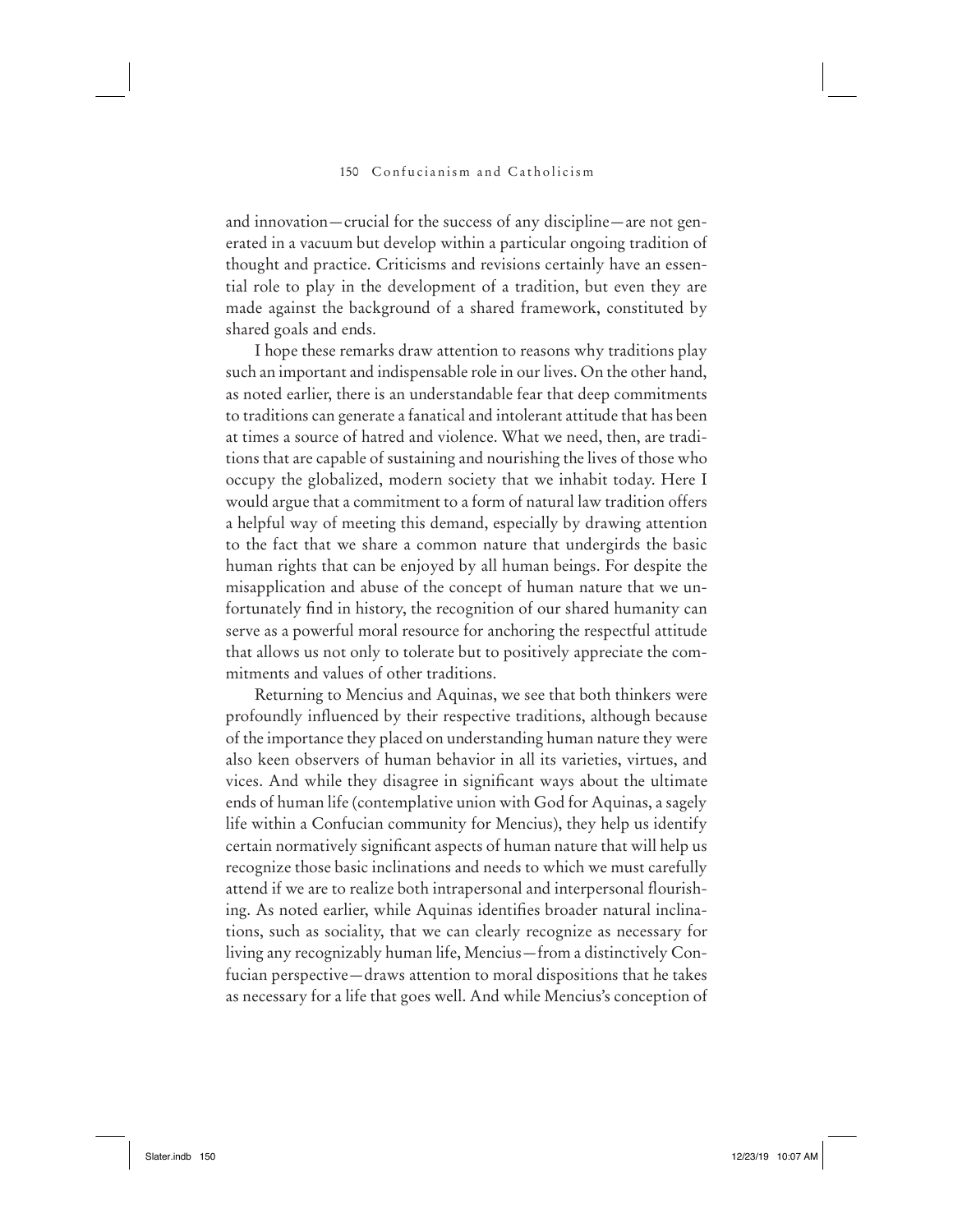the proper development of these dispositions is indeed inseparable from his Confucian ideals and values, I believe that in important ways even those of us living in contemporary America can recognize that such emotional dispositions as compassion or shame are powerful sources of human motivation and can be directed and shaped in ways that promote well-being.

While few of us would accept every value or ideal articulated by these two profound thinkers, I am confident that their insights, especially concerning the kinds of creatures we are and the sorts of individual and communal goods necessary for achieving the good life, will strike us as remarkably relevant to our lives. For Mencius and Aquinas, this last point would be unsurprising.

#### **NOTES**

1. For a role-based interpretation, see Ames (2011); for a consequentialist interpretation, see Im (2011); for a sentimentalist interpretation, see Liu (2002); for virtue ethical interpretations, see Yu (2007), Van Norden (2007), and Ivanhoe  $(2000)$ .

2. Of course, as Michael Slater has pointed out to me, most contemporary naturalists would find even this aspect of natural law ethics problematic. At the end of the day there will remain substantive disagreements about the need for the divine and about the metaphysics of value. By no means am I claiming that a strict Humean naturalist and a Thomistic natural law theorist can ultimately agree on fundamental metaethical and normative issues.

3. Murphy (2011).

4. Thomas Aquinas, *Summa theologica* (hereafter *ST*) I-II, Q. 91, Art. 2. All citations to this work are to Freddoso's translation (Aquinas 2009) and are subsequently given parenthetically in the text.

5. There are difficult issues here about how forms can exist in the mind of God and other metaphysical questions concerning the nature of God. Given the goals of this chapter, it will not be necessary to discuss these issues in detail.

6. But since God, on Aquinas's view, creates natures (including the nature of humans) through divine willing, isn't the binding force of the natural law still, perhaps indirectly, determined by divine command? I don't see a problem with this characterization, but what is clear is that *once* God has created human beings constituted with a particular nature, what determines their proper end and their flourishing is fixed. Not even God could simply will that a radically different life was good for human beings unless God changed human nature radically, in which case the category of "human being" might no longer apply. Contrast this position with that of a divine voluntarist like William of Ockham, who thought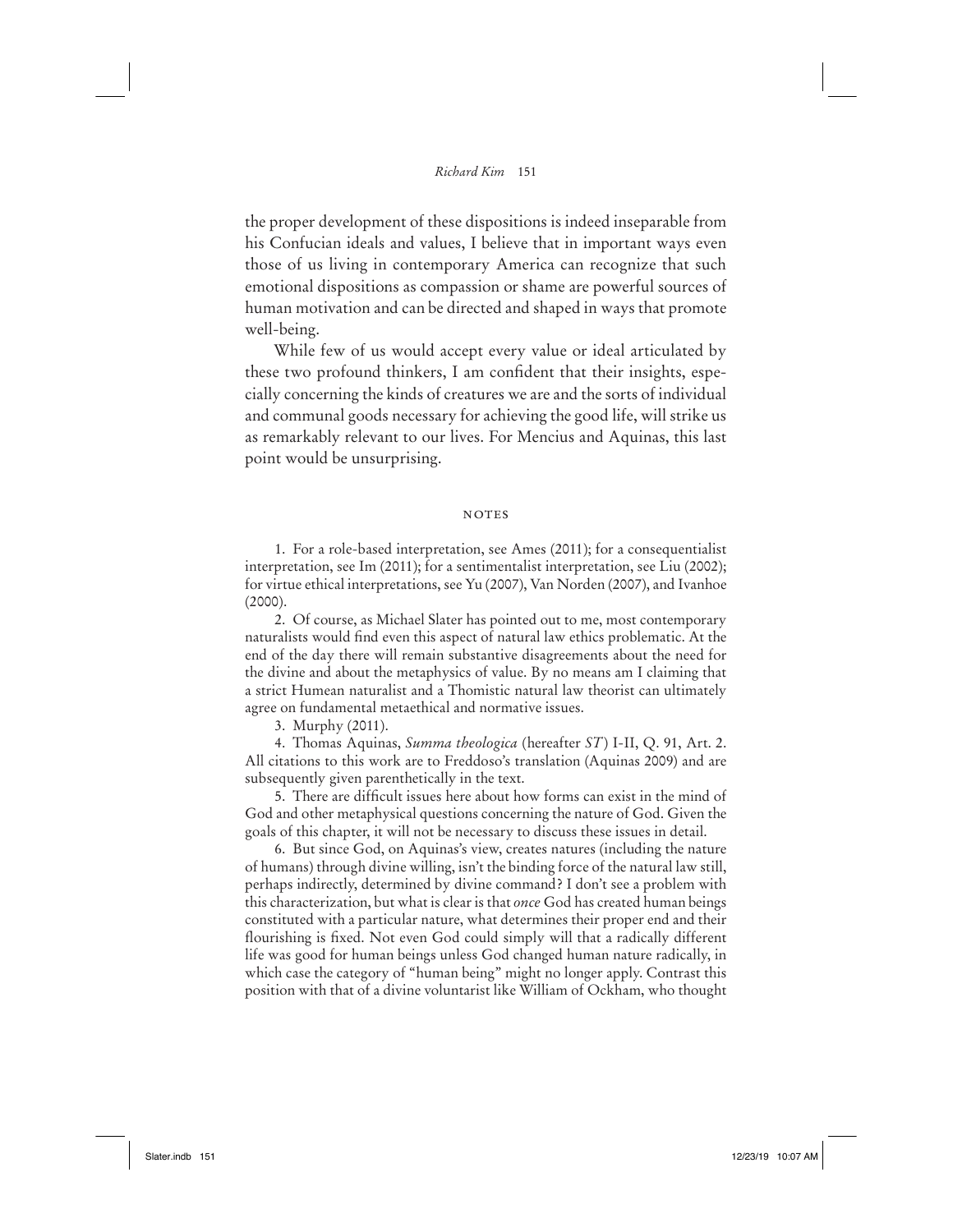that it was metaphysically possible for God to command us to murder, steal, or even hate God. Aquinas would deny that such commands are metaphysically possible, since such commands would not accord with the human good as determined by human nature.

7. We find in the voluntarists a sharp division between *natural* and *moral* goodness that natural law theorists like Aquinas or eudaimonists like Aristotle would deny. This sharp separation between the natural and the moral continues to exert a powerful influence on modern moral philosophy, for example, in contemporary discussions of egoism and altruism.

8. *Mengzi* 2A6. All citations of the *Mengzi* (Mencius) are from Van Norden's (2008) translation and are subsequently given parenthetically in the text.

9. For a lucid and helpful discussion of the importance of the agricultural metaphors in Mencius and also an account of Mencius's overall philosophical project, see Ivanhoe (2000, 15–23).

10. This is not to say that Mencius's sprouts are completely dormant; they are to varying degrees active.

11. Ivanhoe (2007, 216).

12. There is scholarly dispute concerning the nature of Heaven (*tian*): for example, whether Heaven is a transcendent or immanent being, or whether Heaven is personal or impersonal. These issues, while important, are not directly relevant to the purposes of this chapter, so I will not address them here. For what I take to be the most plausible interpretations on these issues, see Puett (2002); Ivanhoe (2007); and Cline (2013).

13. Additionally, there is an antilegalist strand in Confucianism that take laws as problematic because (a) human beings tend to shirk external constraints, and (b) human life is too complex to admit of laws that can be applied in all cases. While I think the Confucian tradition focuses on the cultivation of character for these reasons, I think there is enough evidence that early Confucians believed there are general moral rules grounded in considerations of virtue and flourishing, such as rules against murder and theft. And even Aquinas finds ways of accommodating hard cases: for example, when someone steals to feed his starving family. In such a case, Aquinas argues, the surplus property of the wealthy become "common property" because of human need, so there is no theft taking place in such cases (*ST* II-II Q. 66, Art. 7). Similarly the Confucian tradition readily acknowledges difficult cases and the need to use wise judgments to appropriately weigh different values. I thank an anonymous reviewer for pushing me on this point, although more needs to be said.

14. An even more direct link between moral rules and Heaven might be established by an appeal to the idea of Heaven's mandate in the *Mengzi.* Because Mencius takes one's "proper fate," which for Mencius is decreed by Heaven, as involving certain absolute moral prohibitions, for instance, to never die as a criminal (*Mengzi* 7A2), it appears that certain divine commands are issued directly by Heaven, resembling in a way the Ten Commandments given by God in the Old Testament. I think the existence of such commands by either Heaven or God is compatible with a natural law theory, as long as such commands are not expressions of an arbitrary will but are connected to considerations of human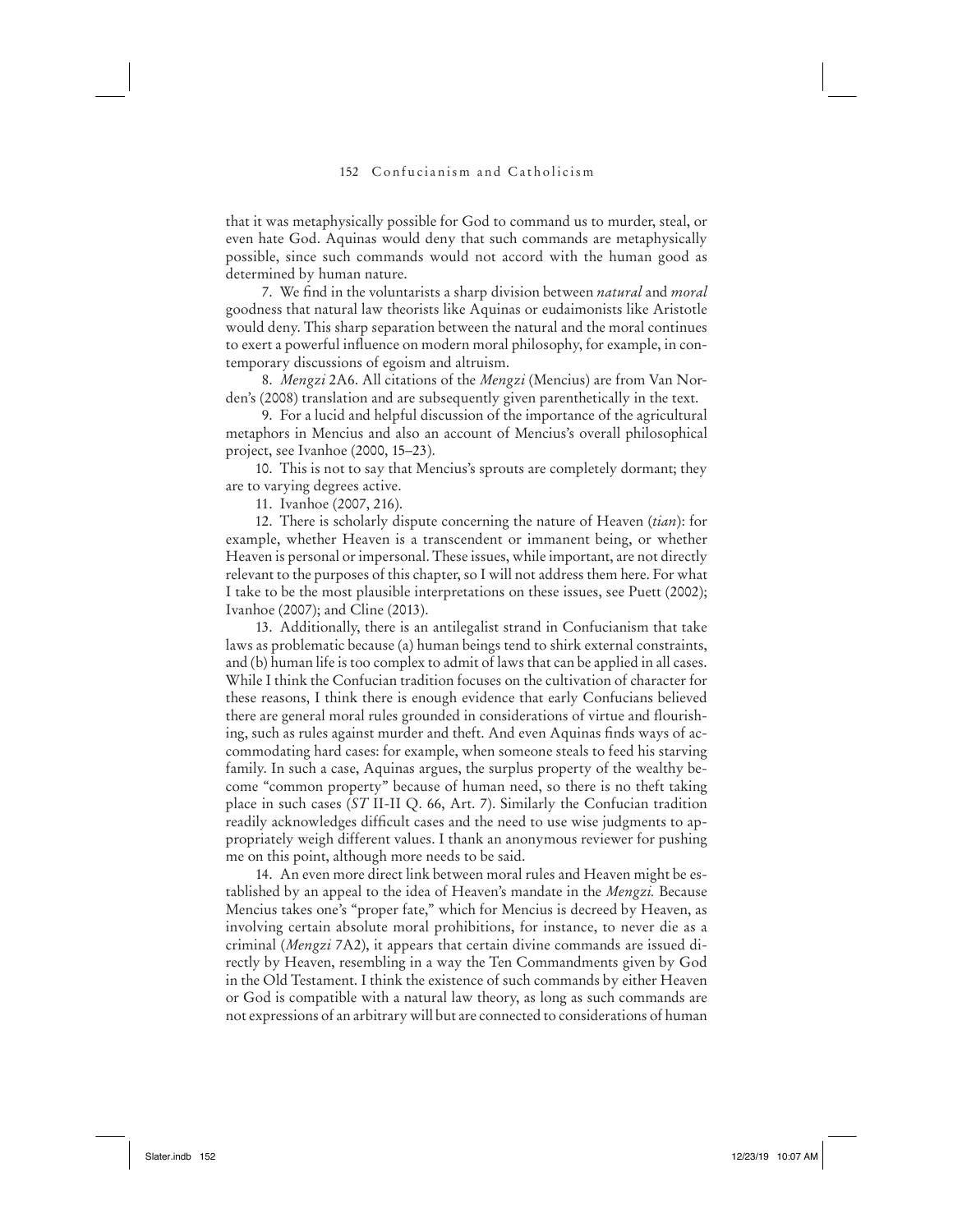flourishing grounded in human nature. The idea would be that the commands are made because following them is conducive to the human good. I thank P. J. Ivanhoe for this point.

15. One might wonder, then, whether a moral defect would be attributable to Heaven. But in Mencius's view, the lack of a moral sprout in someone is the result of individual failure or an improper environment. See *Mengzi* 6A7.

16. Irwin (2006, 326).

17. Along these lines, we might consider calling Mencius's account a "natural norm theory." I am sympathetic to this idea, and much depends on how we should understand the meaning of *law*, which is itself a very complex issue. But given a broader understanding of *law*, which I think is legitimate, we can reasonably describe Aquinas (and Mencius) as holding a natural law theory. I thank Michael Slater for raising this point.

18. Admittedly, the concept of moral obligation plays a much less prominent, and clearer, role in Mencius than in Aquinas. But as I noted above, I think Mencius endorses certain general obligations such as "Treat your elder as an elder" or "Cultivate the moral sprouts." And it is not implausible to think that for Mencius failing to carry out these obligations made one morally blameworthy.

19. It is worth noting that the early Confucians believed nonhuman animals also exhibited certain proto-moral tendencies and that later Confucians such as Zhu Xi held that they even fully possessed the virtues, while unable to fully express them because of the limits of their physical constitution (*qi*). This issue played a pivotal role in the "Horak Debate" that began in eighteenthcentury Korea. See Kim (2015).

20. In this way, they differ from those naturalists (especially of the reductionist sort) who would understand human nature as a purely descriptive notion that is perhaps anchored in facts about what is statistically normal for human beings.

21. For such objections, see Woodcock (2006) and Andreou (2006).

## bibliography

- Ames, Roger. 2011. *Confucian Role Ethics: A Vocabulary*. Honolulu: University of Hawaii Press.
- Andreou, Chrisoula. 2006. "Getting On in a Varied World." *Social Theory and Practice* 32 (1): 61–73.
- Aquinas, Thomas. 2009. *Treatise on Law: The Complete Text*. Translated by Alfred J. Freddoso. South Bend, IN: St. Augustine's Press.
- Cline, Erin M. 2013. "Religious Thought and Practice in the *Analects*." In *The Dao Companion to Chinese Philosophy*, edited by Amy Olberding, 259–91. Dordrecht: Springer.
- Im, Manuel. 2011. "Mencius as Consequentialist." In *Ethics in Early China: An Anthology*, edited by Chris Frazer, Dan Robbins, and Timothy O'Leary. Hong Kong: Hong Kong University Press.